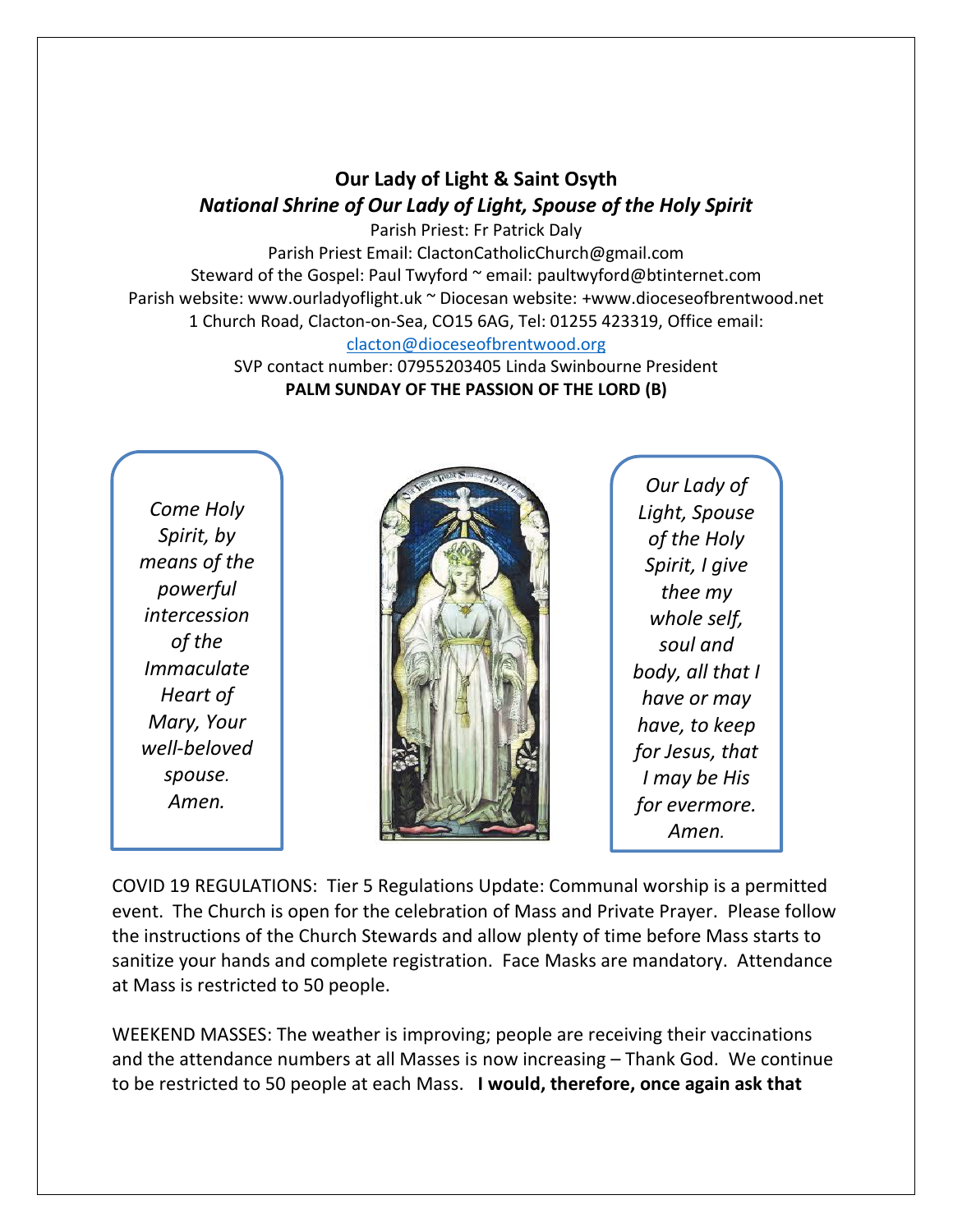**those who are able to attend Mass in the week should refrain from attending Mass at the weekends to allow others the opportunity.** Thank you for your co-operation. Fr Patrick.

OFFERTORY COLLECTION / DONATIONS: Offerings can be placed in one of the orange buckets, but I would request wherever possible, all offerings are made electronically by standing order or via the donation button on the website. This will reduce the level of risk to our collection counters and those who will need to visit the bank. The bank details are: **Bank Title: Catholic Church Clacton-on-Sea, Sort Code 401322, Account Number: 41020463.** Members of the gift-aid scheme should quote their name and gift aid number in the Reference. Funds received last week:

Electronic Offerings £1540.00 of which £1315.00 was gift aided.

Collection Offerings £346.23 of which £190.00 was gift aided.

Thank you for your generosity, for Gift Aiding your offerings, and for your support of the parish. Fr Patrick.

HOLY LAND COLLECTION: The black buckets will be in place all week in the Church. Pope Francis has requested that we be generous in supporting Christians in the Holy Land and to help protect the Holy Places.

EASTER OFFERINGS: The Easter offerings are your personal gift to the Parish Priest. Only the following qualifies for the personal offering: Electronic payments with the word 'Easter' included in the reference details, the yellow 'Easter Offering' gift-aid envelopes and cash placed in the orange buckets. Thank you for your generosity.

GIFT-AID ENVELOPES: New Tax year boxes for collection at back of Church. If your number was 51 to 91, you will have a new number between 1 and 50. Second collection envelopes are available for those paying by standing order. They need to write their number on each envelope.

## MARK 14:1-15:47

On this day, the Church recalls the entrance of Christ the Lord into Jerusalem to accomplish His Paschal Mystery. We recall the Messianic entrance and the Passion of the Lord. This is the commencement of Holy Week. This is the week in which we follow in the footsteps of Jesus Christ from His Passion and death, to the glory of His Resurrection at the Easter Vigil. We by His grace are partakers of the Cross, in order that we may also have a share in His Resurrection and in His life. Though innocent, Jesus suffered willingly for our sins. His death has washed away our sins and His Resurrection has purchased our eternal life.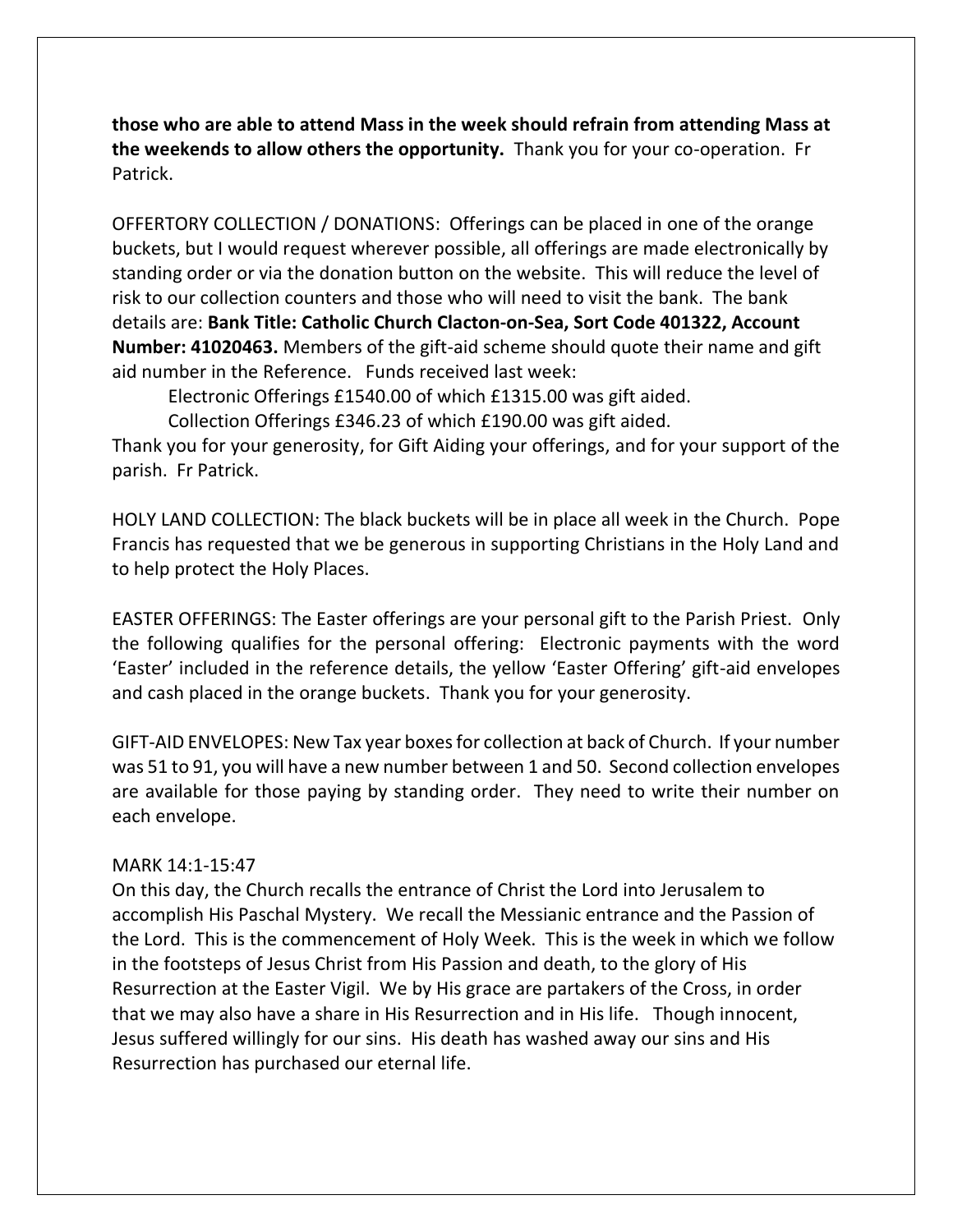We are told by scriptural scholars, that in ancient times, palm leaves were held as a symbol of victory and were often displayed in great celebrations of success over the enemy. The early Christians adopted the sign of the palm leaf to represent the victory won by Christ over the evils of sin and death. This is why the early martyrs were said to have received the palm of martyrdom.

As we celebrant the Church's great liturgies this week in remembrance of the Passion, Death and Resurrection of Christ, let us not forget the great victory won for us by Our Saviour and Lord – Jesus Christ.

FUNERALS: The following funerals are taking place next week: Monday 29th March: Margaret Gilbertson Dec'd Tuesday 30<sup>th</sup> March: Mary Miller Dec'd Please pray for the repose of their souls and for the support of their grieving families.

THE 15 PRAYERS OF ST BRIDGET OF SWEDEN: As we enter Holy Week, you may find it helpful to reflect on the Passion and death of Our Lord Jesus Christ, by listening to the *Fifteen Prayers of St Bridget of Sweden* set to music. It is hoped that these prayers will be a source of strength and encouragement during this time of pandemic. Visit **<https://www.jhealer.com/the-15-prayers>**

STATIONS OF THE CROSS: Every Friday at 7.00 pm.

CALLING ALL MISSIO RED BOXES: Please bring any full Red Boxes and hand them to a Church Steward. Thank you.

THE HOLY WEEK SERVICES: Please note that the services will be limited to 50 people on a first arrival basis. The services have been redacted to ensure COVID19 compliance.

| Saturday 27 <sup>th</sup> March | 9.30 am.              | MASS: Tomlin Family -         |
|---------------------------------|-----------------------|-------------------------------|
|                                 |                       | Christopher                   |
|                                 |                       | Mary Tomlin.                  |
| Saturday 27 <sup>th</sup> March | 11.00 am to 12.00 am. | <b>SACRAMENT OF</b>           |
|                                 |                       | <b>RECONCILIATION:</b>        |
|                                 |                       | Confessions will be heard in  |
|                                 |                       | the Sacristy. Please tell the |
|                                 |                       | Steward that you wish to go   |
|                                 |                       | to confession.                |

## **THE FOLLOWING MASSES WILL BE OPEN TO A MAXIMUM OF 50 PEOPLE IN THE CHURCH.**